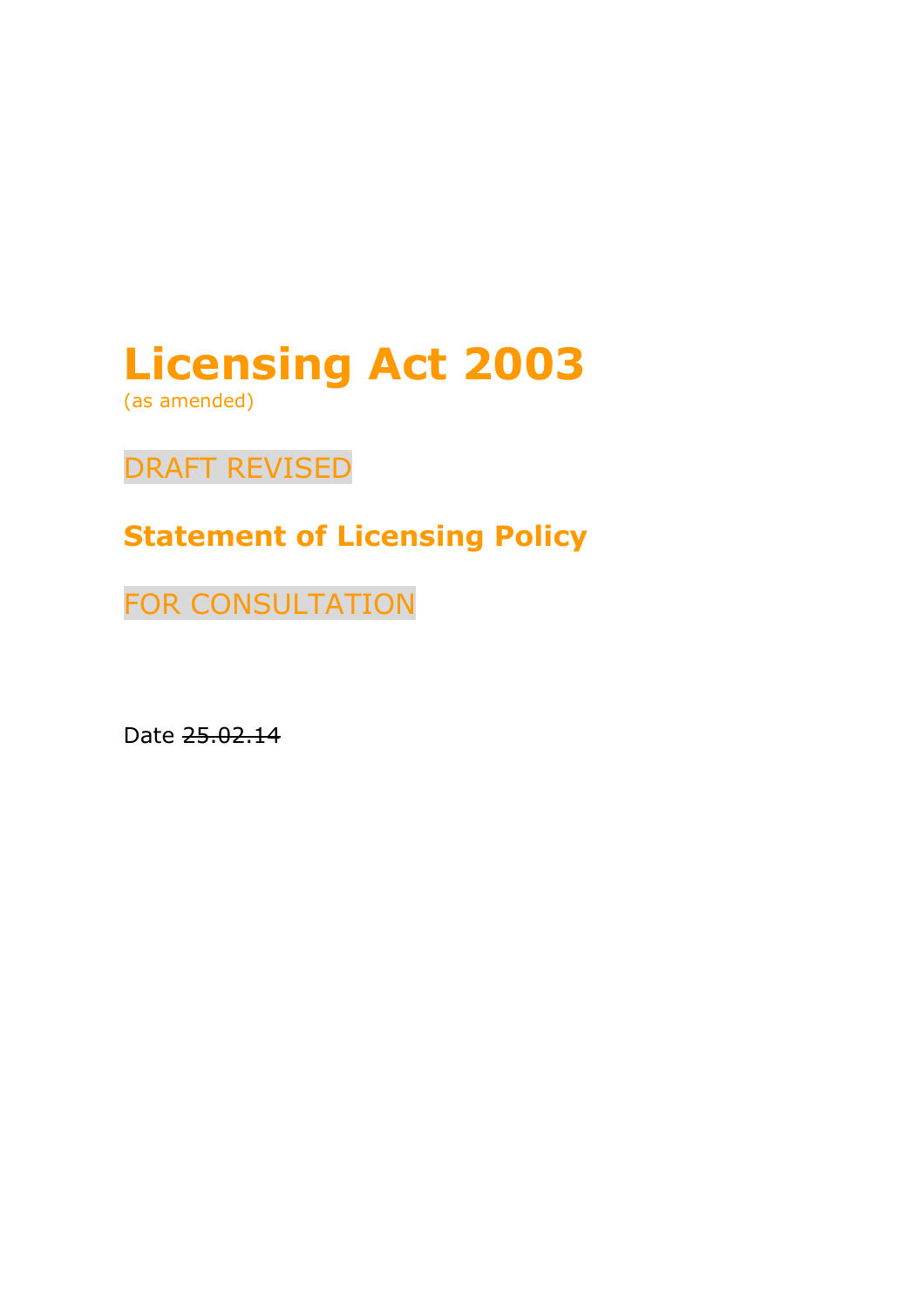#### 9. Temporary Event Notices

- 9.1 Some small-scale events (no more than 499 in attendance), depending on the circumstances may be held under the authority of a Temporary Event Notice (TEN). There are various restrictions in respect of both individuals and premises, and event organisers are strongly advised to obtain advice well in advance of the event, as if restrictions are exceeded a Counter-Notice will be issued. Guidance and assistance is available from the Licensing Team.
- 9.2 There are two types of TEN; a standard TEN and a late TEN. A standard TEN must be served not less than 10 working days prior to the event. A late TEN must be served not later than 5 working days prior to the event; in either case the date of service or the first day of the event is not included in the working days notice required.
- 9.3 Anyone over the age of 18 can submit a maximum of 5 TENs per year, 2 of which can be late TENs. A Personal Licence Holder can submit a maximum of 50 TENs per year, 10 of which can be late TENs.
- 9.4 Unless a TEN is submitted electronically via the Council's online web form (online TEN form) or via www.Gov.uk the TEN must be served on the Licensing Authority, the Police and the Council's Community and Environmental Protection Team ('CCEP'). If the TEN is submitted electronically the Licensing Authority will notify the Police and CCEP.
- 9.5 Only the Police and CCEP may object to a TEN, which must be within 3 working days from their receipt of the TEN, where they consider that the event is likely to undermine any of the licensing objectives.
- 9.6 If an objection is received to a standard TEN, it is possible for the Police or CCEP to modify the TEN if the premises user agrees. Otherwise a hearing will take place if the TEN is not withdrawn.
- 9.7 If an objection is received to a late TEN there is no provision for any modification, hearing or adding existing conditions and a Counter Notice will be issued preventing the event from going ahead.
- 9.8 In practice the timescales in relation to TENs are unlikely to be sufficient, if the notice is not submitted early enough, to allow any concerns to be resolved, and organisers are therefore advised to give as much notice as possible. In the event that a hearing is held and a counter (refusal) notice issued by the Licensing Authority, it is unlikely that there will be sufficient time for any appeal to be heard by the Magistrates.
- 9.9 Organisers are strongly advised to ensure that adequate safety measures (including the recorded findings of a fire risk assessment) are in place in relation to any temporary event. Any event held under a TEN may be subject to inspection by officers from Responsible Authorities.
- 9.10 Event organisers should be aware that authorisation of licensable activities under a TEN does not remove the requirement for an event organiser to